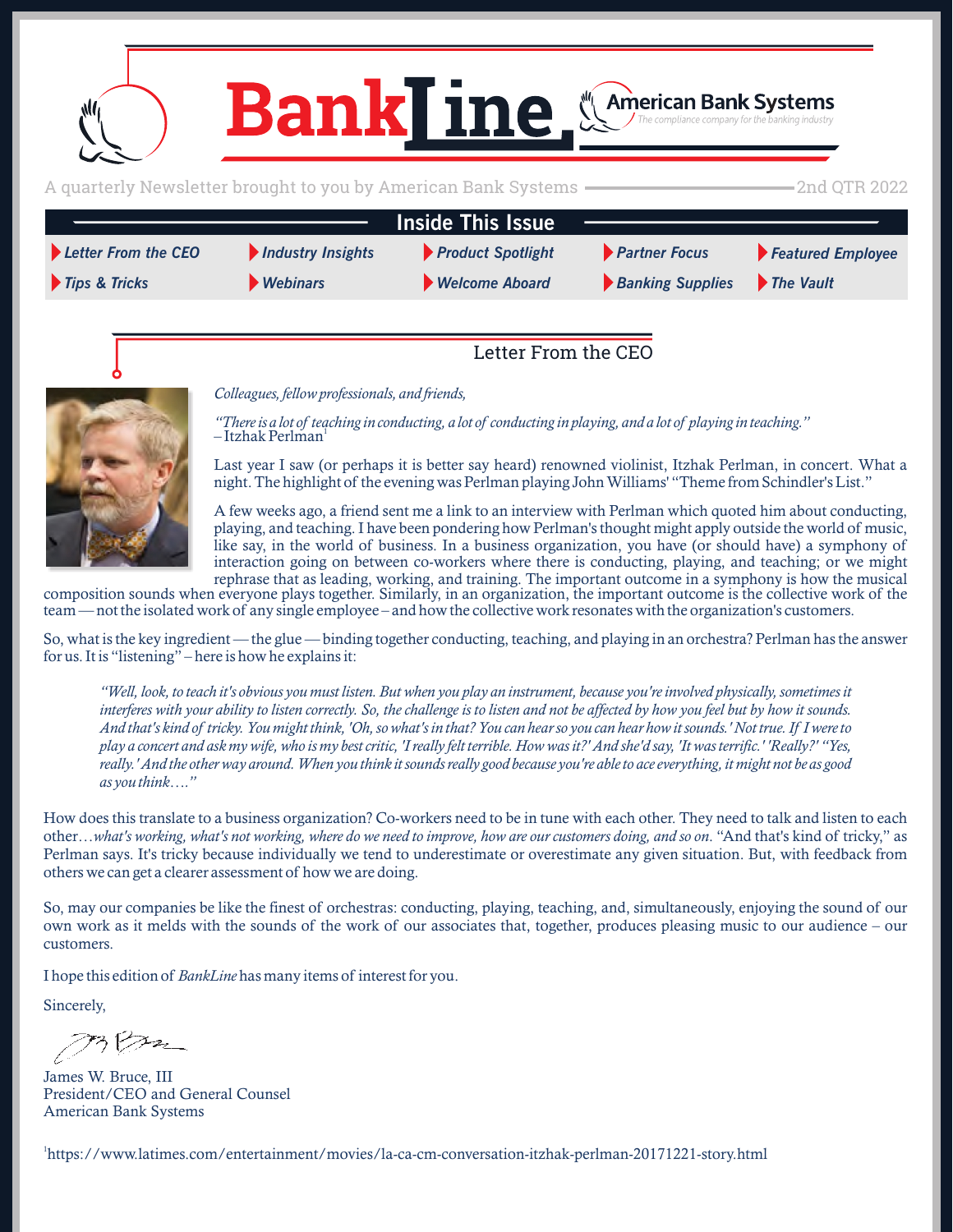<span id="page-1-0"></span>

[Industry Insights](#page-0-0)

#### Interagency Questions and Answers Regarding Flood Insurance

by Elva M. Coffey-Sears, CRCM, CRP EVP & Chief Compliance Officer

On May 11, 2022, the Agencies (Office of the Comptroller of the Currency, Board of Governors of the Federal Reserve System, Federal Deposit Insurance Corporation, Farm Credit Administration, and National Credit Union Administration) issued Revised Interagency Questions and Answers Regarding Flood Insurance (Q & A). Identified in the Agencies' 2017 Joint Report to Congress: Economic Growth and Regulatory Paperwork Reduction Act (EGRPRA) the need for revision to the Q & As was triggered by numerous industry requests for clarification of certain flood requirements and for additional questions relating to amendments implemented under the Biggert-Waters Act of 2012 and the Homeowner Flood Insurance Availability Act of 2014.

This revised Q & A consolidates Q & A proposed in July 2020 with Q & A proposed in March 2021 and it supersedes the 2009 Q & A, including the 2011 amendments, and supplements other guidance and interpretations issued by the Agencies regarding flood insurance rules. The  $Q \& A$  do not impose regulatory requirements and are intended to provide clarity and guidance relating to various to flood insurance compliance issues. The 2022  $\Diamond$  & A expands content to respond to the requests for additional guidance identified in the 2017 EGRPRA Report and incorporates guidance relating to the 2012 and 2014 amendments, as well as the 2019 rule implementing private flood insurance provisions required by Biggert-Waters.

In addition, the content was reorganized to reflect the flood insurance process and the Agencies made non-substantive changes to provide additional clarity and make technical corrections. The final document provides a chart identifying where the questions/categories from the 2009 Q & A were moved in the 2022 Q & A. It also includes detail of the twenty-two substantive public comments received, the Agencies' response to those comments, a section-by section analysis, and the final Q & A. The document includes a reminder that "In addition to guidance and interpretations issued by the Agencies, lenders should be aware of information related to the NFIP provided by FEMA that may address questions pertaining to NFIP requirements." Throughout the document, cross-references to applicable Agency and FEMA bulletins, letters, and other types of publications addressing flood compliance requirements are included.

The joint press release and a link to the full document is available at: https://www.federalreserve.gov/newsevents/pressreleases/bcreg20220511a.htm



Want to eliminate the need for your filing cabinets? Eliminate mis-filed documents? Save time? Obtain detailed, easy-to understand reporting? Then BankManager® Elite is for you!

BankManager®Elite is the industry leader in imaging, document management and tracking for financial institutions. BankManager® Elite is designed exclusively for financial institutions and includes the following features:

- Exception and collateral tracking
- Integrates with core systems seamlessly
- Eliminates scanning and indexing with seamless integration to CoPilot® and third-party systems Compliance Concierge<sup>"</sup>, ComplianceOne<sup>®</sup>, and LaserPro
- Pre-set and customized tabs and folders for easy filing and retrieval of documents
- Pre-set and customized document and policy exceptions
- Ease of use for both bank personnel and examiners
- Snapshot feature for electronically gathering and sending documents to examiners and auditors

• Reports generated easily, upon request or auto-generated and emailed to designated recipients

Product Spotlight

- Collateral is completely user-defined but will come preset based on each institution's policy
- Unlimited custom user permission groups, permissions can be set to show, hide, or block any clickable item on any screen
- Upload and drag-and-drop documents
- Optional Accounts Payable and Human Resources Modules available
- Loan Production Pipeline Workflow Module coming
- 24/7 Support
- And much more!

*® Want to see for yourself? Request a BankManager Elite demo today by signing up here: www.americanbanksystems.com/request-a-demo/*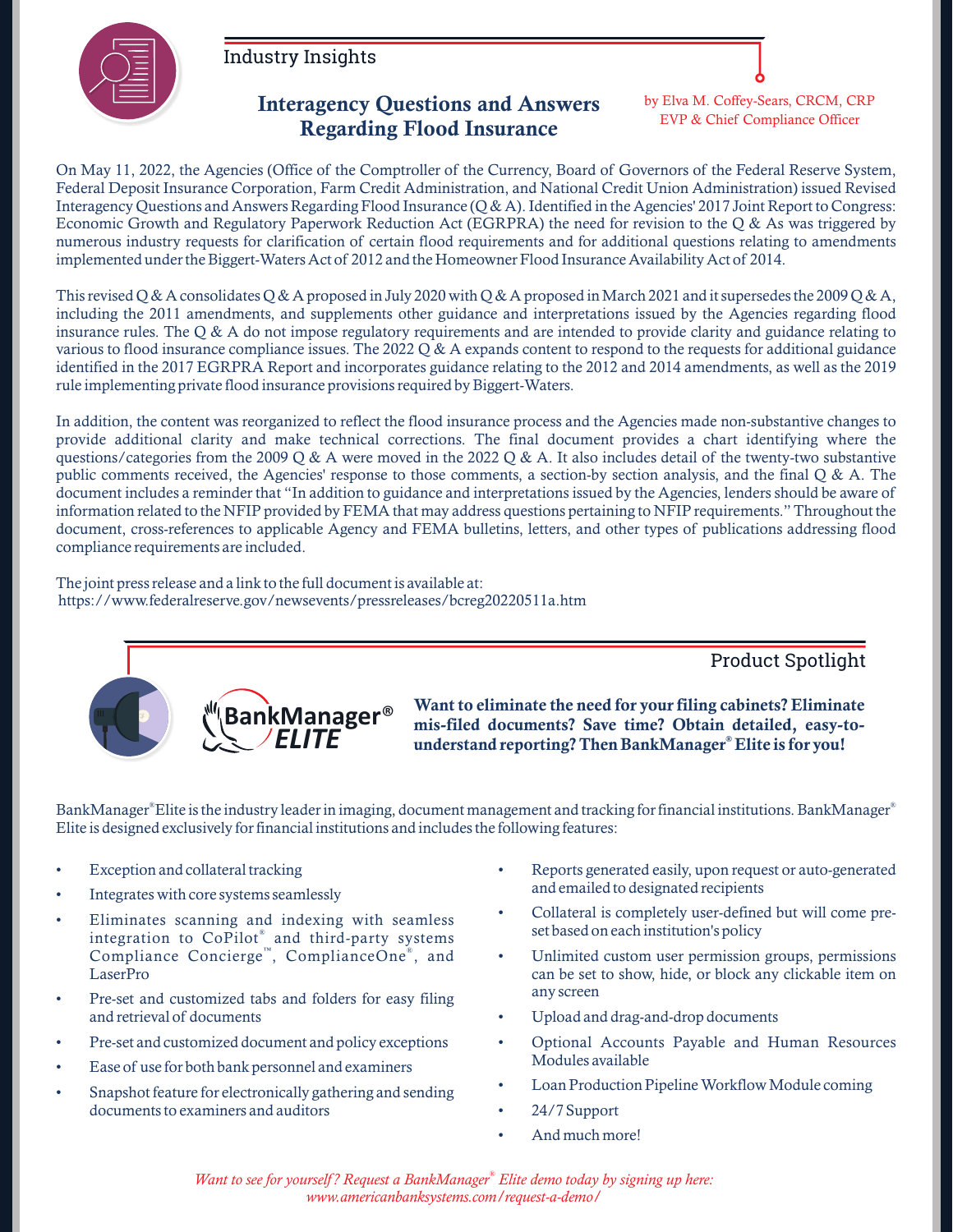#### <span id="page-2-0"></span>[Partner Focus](#page-0-0)

# Remote Online **Notarization**





ABS is in the process of partnering with SIGNIX to provide our customers a Remote Online Notarization (RON) experience that is secure, convenient and fast.

SIGNiX's Remote Online Notarization platform transforms the traditional in-person notary process into a seamless, completely remote operation using audio and visual technology.

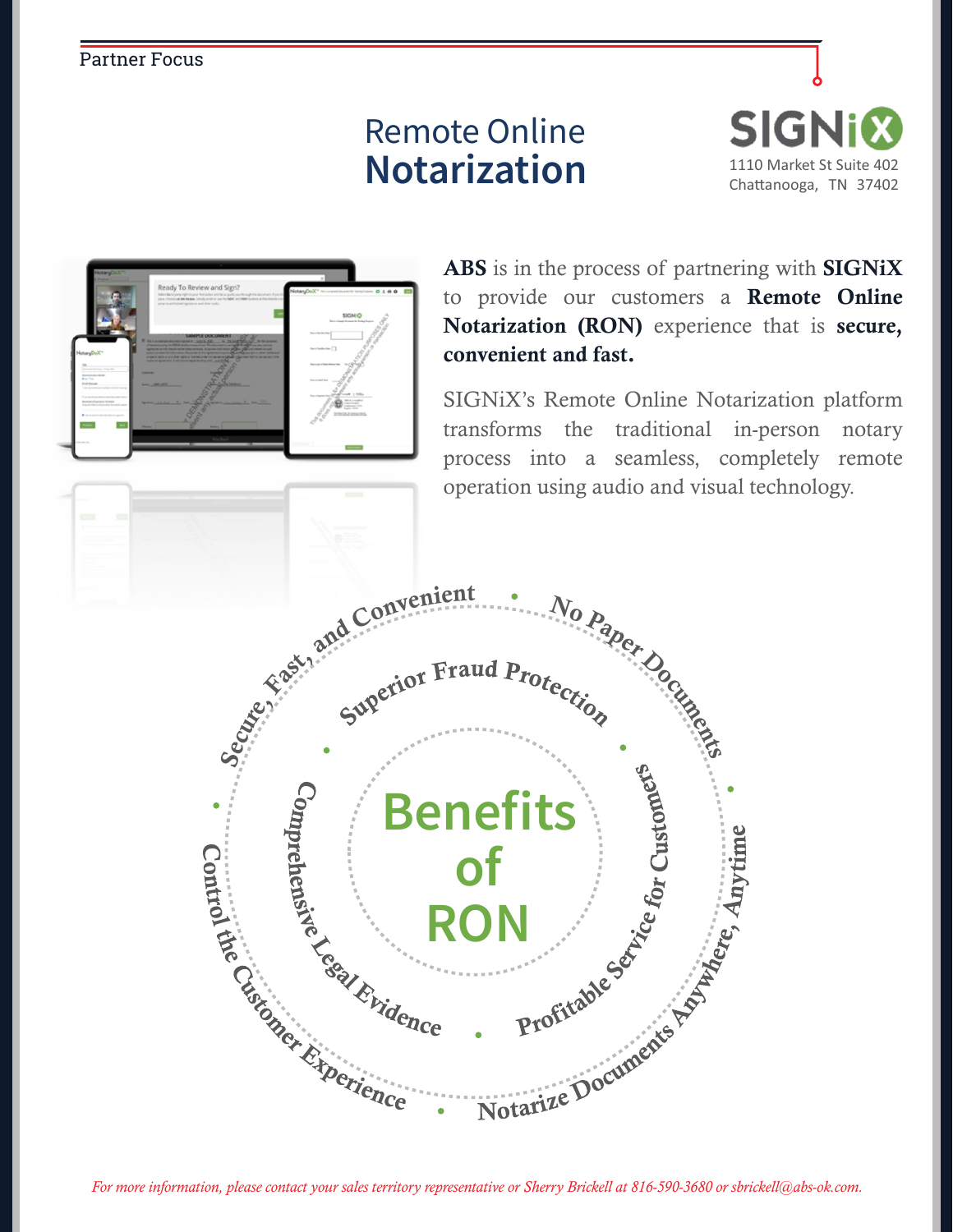#### [Featured Employee](#page-0-0)

<span id="page-3-0"></span>Lori Ellis

*Senior Territory Manager*



Lori Ellis has been with American Bank Systems for approximately 2 years and is our Senior Territory Manager for Iowa, Kansas, Michigan, Minnesota, Missouri, Montana, Nebraska, North Dakota, and South Dakota. Lori enjoys bringing in new business and loves strengthening relationships with our existing customers by means of meeting and interacting with them. Lori also works closely with our knowledgeable ABS staff members to provide quality service and products.

Lori grew up in Lincoln, NE and attended Kearney State College in Kearney, NE. This is where she met her husband while pursuing a BS in Interior Design. Lori and her husband, Mark, have been married for 37 years and have four amazing children: Jordann (35) and her husband, Danny, live in Lenexa, KS with their two beautiful children, Arthur (4) and Evelynn (2); Brooke (32) lives in Ankeny, IA; Maegan (31) lives in Waukee, IA; and their son Logan (25) recently married his high school sweetheart, Carson, and they live in Topeka, KS. Lori spends many weekends traveling to spend time with each of them.

Lori enjoys photography and scrapbooking. When Lori's kids were growing up, their friends called her "Paparazzi" because she always had a camera in her hand. Lori has over 30,000 pictures on her phone and can't begin to tell you how many more are on multiple external hard drives. If you ask Lori what she truly loves the most, it is spending time with her grandkids and family.

#### [Tips & Tricks](#page-0-0)

## BankManager® Elite Date Field

*By Carol Parker, Customer Relations & Training*

In any date field in BankManager® Elite there are 3 options to input a date:

- 1. Enter day, month, and year without dashes (will need 2-digit number) Example: Feb 2, 2022 - Enter 020222
- 2. Click on date calendar to open and select date
- 3. Use any Hot Keys where applicable
	- Example:  $Y = Y$ esterday's date
		- $T = \text{Todav's date}$
		- $M = 1$  month from today's date
		- Q = Quarterly: 3 months from today's date
		- S = Semi-Annually: 6 months from today's date
		- A = Annually: 12 months from today's date
		- $U = UCC$ : automatically enters 54 months from today's date (May be changed per Institution)

*® If you are interested in the BankManager Elite Software, please contact Sherry Brickell at 816-590-3680 or visit our website at www.americanbanksystems.com to request a demonstration.*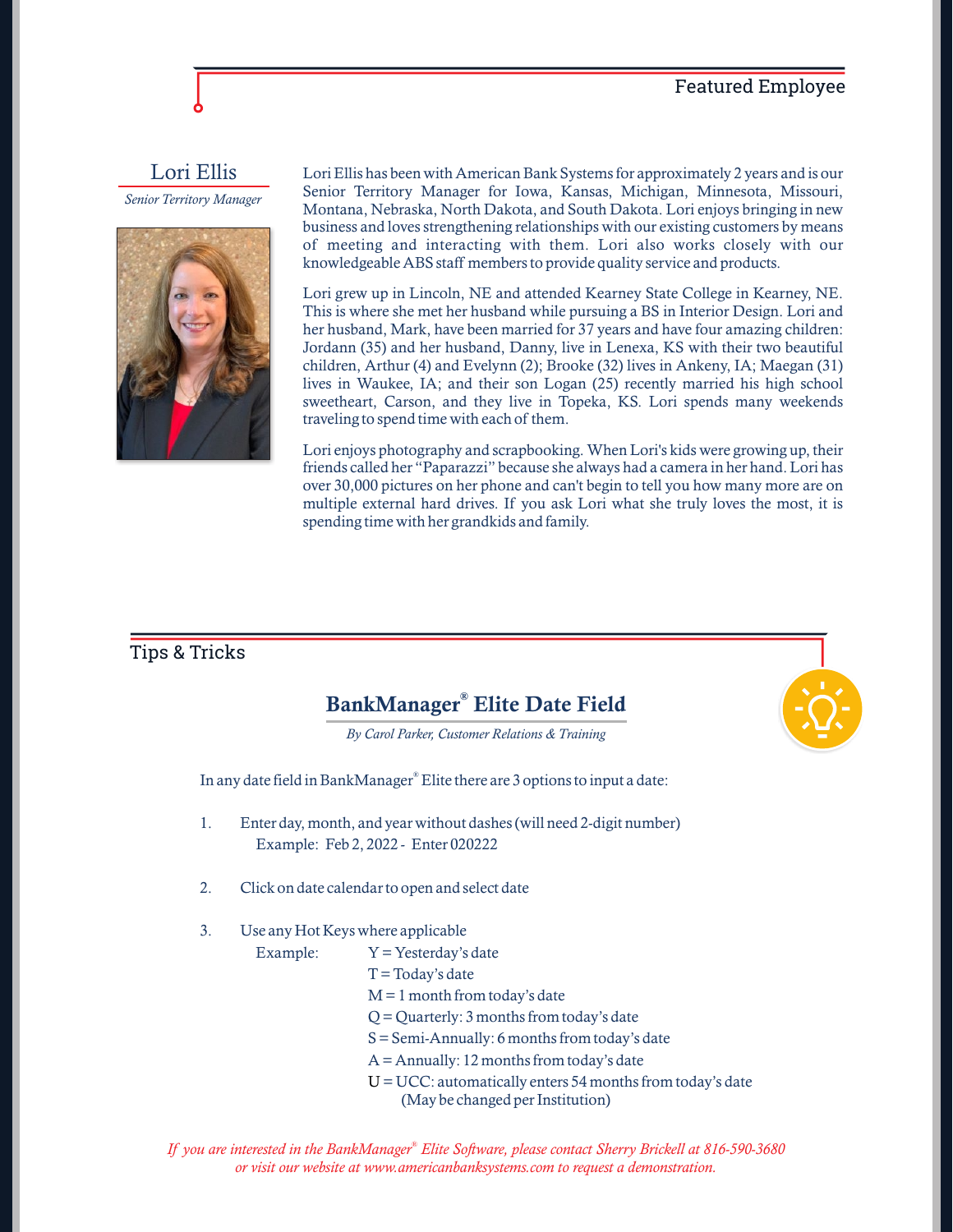### [Systems Webinars by ABS](#page-0-0)

<span id="page-4-0"></span>

*ABS is offering free webinars on our software solutions. Please see below for our offerings.*

### CoPilot® Loans and Deposits Systems Webinars

To Register: email Burt Samples at bsamples@abs-ok.com

**All are Central Time**

#### ALABAMA BANKS

7/08/22 - 3:30pm 8/19/22 - 1:30pm  $9/02/22 - 10:00am$ 

#### IOWA BANKS

7/15/22 - 1:30pm 8/19/22 - 10:00am 9/16/22 - 1:30pm

#### MISSOURI BANKS

6/17/22 - 10:00am 7/22/22 - 1:30pm 8/05/22 - 1:30pm 9/16/22 - 3:30pm

#### GEORGIA BANKS

7/15/22 - 10:00am 8/05/22 - 3:30pm 9/30/22 - 3:30pm

#### KANSAS BANKS

7/15/22 - 3:30pm 8/05/22 - 1:30pm 9/16/22 - 10:00am

#### NEBRASKA BANKS

6/25/22 - 10:00am 7/22/22 - 3:30pm 8/05/22 - 1:30pm 9/23/22 - 3:30pm

#### ILLINOIS BANKS

7/08/22 - 1:30pm 8/05/22 - 10:00am 9/02/22 - 3:30pm

#### MISSISSIPPI BANKS

6/17/22 - 1:30pm 7/22/22 - 10:00am 8/19/22 - 3:30pm 9/30/22 - 1:30pm

#### OKLAHOMA BANKS

6/17/22 - 3:30pm 7/08/22 - 1:30pm 8/05/22 - 10:00am 9/23/22 - 10:00am

#### TENNESSEE BANKS

7/08/22 - 10:00am 8/19/22 - 3:30pm 9/02/22 - 1:30pm

#### TEXAS BANKS

6/24/22 - 1:30pm 7/08/22 - 10:00am 8/19/22 - 10:00am 9/23/22 - 1:30pm

*® If you are unable to attend a webinar, please contact your Territory Manager to schedule a demonstration of CoPilot :*

Jim Pennington – Oklahoma, Texas | jpennington@abs-ok.com | 214-354-8487

Lori Ellis – Iowa, Kansas, Nebraska, Missouri | lellis@abs-ok.com | 402-515-2382

Burt Samples – Alabama, Florida, Georgia, Illinois, Mississippi | bsamples@abs-ok.com | 803-727-6459